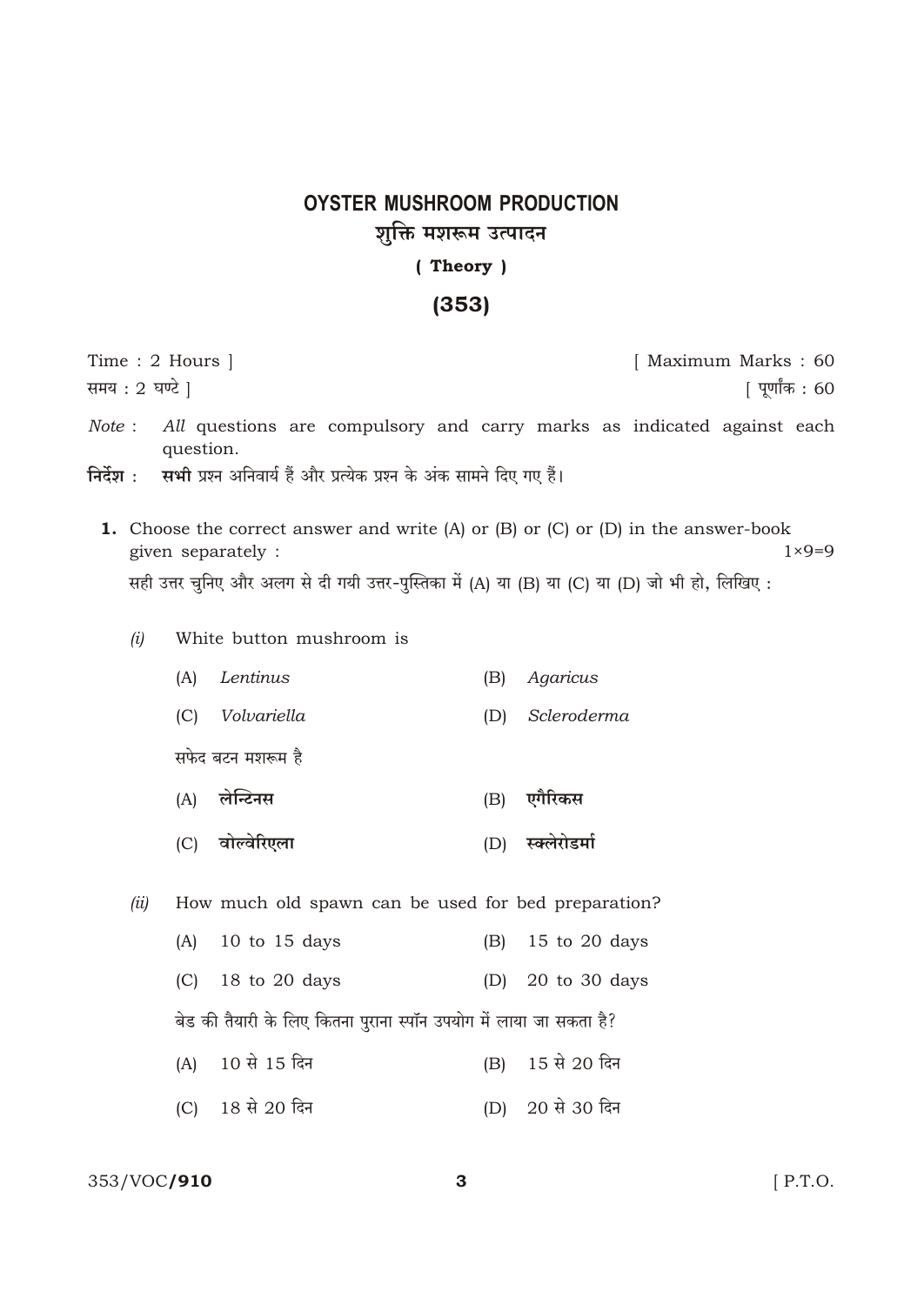- Spawn is sterilized at  $(iii)$ 
	- $(A)$ 20 psi for 2 hours
	- $(B)$ 20 psi for 4 hours
	- 20 psi for 6 hours  $(C)$
	- 20 psi for 8 hours  $(D)$

स्पॉन को किस दाब पर निर्जर्मीकृत करते हैं?

- 20 पी एस आइ पर 2 घंटे के लिए  $(A)$
- 20 पी एस आइ पर 4 घंटे के लिए  $(B)$
- 20 पी एस आइ पर 6 घंटे के लिए  $(C)$
- 20 पी एस आइ पर 8 घंटे के लिए  $(D)$
- What is the use of sterilized 5 mm iron rod?  $(iv)$ 
	- To remove seed from bottle  $(A)$
	- $(B)$ To stir the spawn to get individual grains
	- $(C)$ To inoculate spawn
	- (D) To close seed bottle

5 मि०मी० की निर्जर्मीकृत लौह छड़ का क्या कार्य है?

- बोतल से बीज निकालना  $(A)$
- स्पॉन को हिलाकर अलग-अलग दाने प्राप्त करना  $(B)$
- (C) स्पॉन का टीका लगाना
- (D) बीज बोतल को बंद करना
- Oyster mushroom grows well at  $(v)$ 
	- $(A)$ 30-35% relative humidity
	- (B) 70-75% relative humidity
	- (C) 75-90% relative humidity
	- $(D)$ 80-90% relative humidity

शक्ति मशरूम अच्छी तरह बढता है

- 30-35% सापेक्षिक आर्द्रता पर  $(A)$
- 70-75% सापेक्षिक आर्द्रता पर  $(B)$
- 75-90% सापेक्षिक आर्द्रता पर  $(C)$
- (D) 80-90% सापेक्षिक आर्द्रता पर

### 353/VOC/910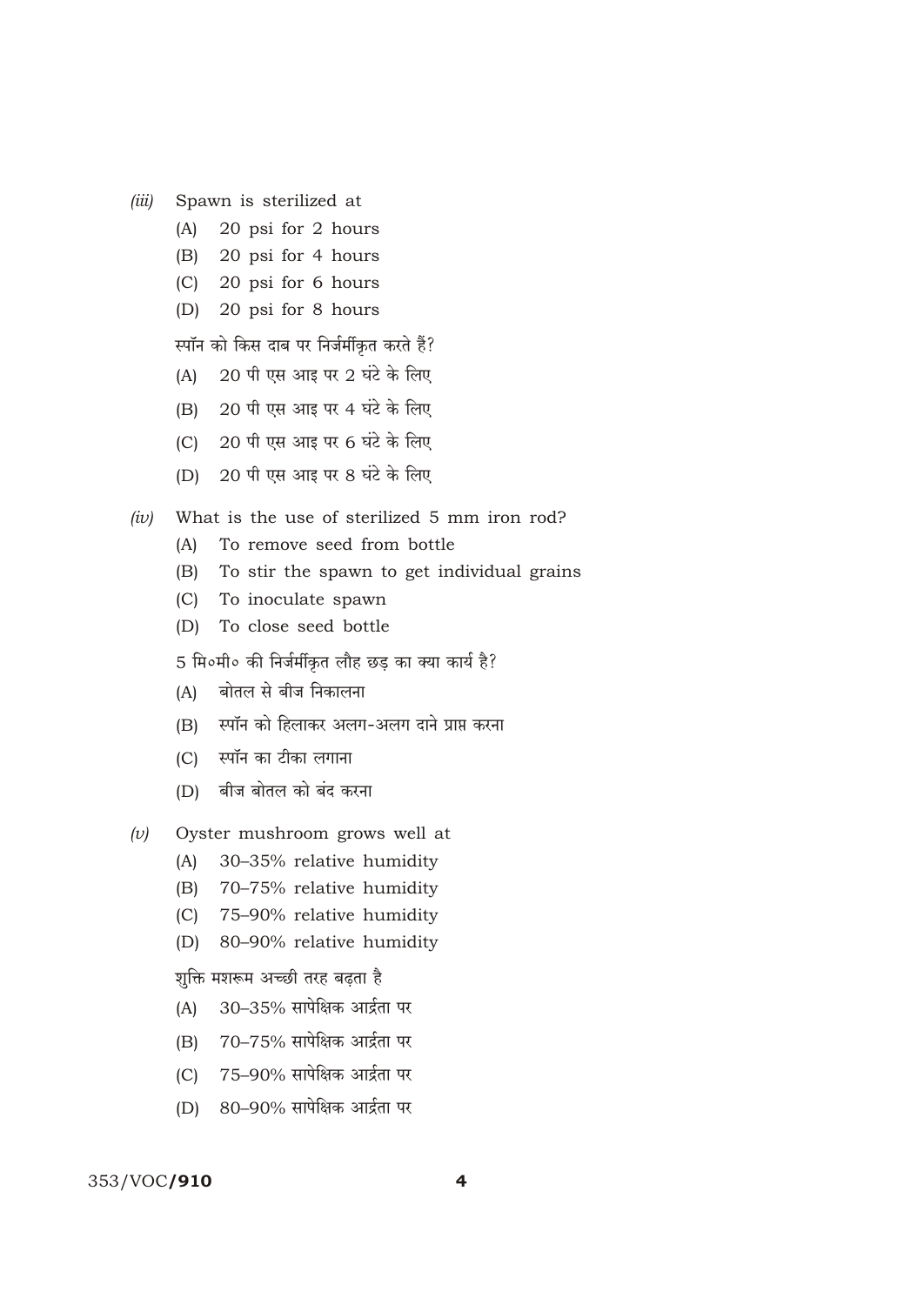| (vi)   | The spray of malathion is used to control        |                                                      |     |                                          |  |  |  |
|--------|--------------------------------------------------|------------------------------------------------------|-----|------------------------------------------|--|--|--|
|        | (A)                                              | green mould                                          | (B) | olive green mould                        |  |  |  |
|        | (C)                                              | inky caps                                            | (D) | phorids                                  |  |  |  |
|        |                                                  | मैलाथियॉन के छिड़काव का उपयोग                        |     |                                          |  |  |  |
|        | (A)                                              | हरे कवक के नियंत्रण के लिए करते हैं                  | (B) | ओलिव हरे कवक के नियंत्रण के लिए करते हैं |  |  |  |
|        |                                                  | (C) इंकी कैपों के नियंत्रण के लिए करते हैं           | (D) | फोरिडों के नियंत्रण के लिए करते हैं      |  |  |  |
| (vii)  | The temperature of spawn running room should be. |                                                      |     |                                          |  |  |  |
|        | (A)                                              | between 23 °C and 25 °C                              |     |                                          |  |  |  |
|        | (B)                                              | between 24 °C and 28 °C                              |     |                                          |  |  |  |
|        | (C)                                              | between 10 °C and 20 °C                              |     |                                          |  |  |  |
|        | (D)                                              | between 15 °C and 20 °C                              |     |                                          |  |  |  |
|        | स्पॉन चलाने के कमरे का तापमान                    |                                                      |     |                                          |  |  |  |
|        | (A)                                              | $23 \text{ °C}$ से $25 \text{ °C}$ के बीच होना चाहिए |     |                                          |  |  |  |
|        | (B)                                              | $24 \degree$ C से $28 \degree$ C के बीच होना चाहिए   |     |                                          |  |  |  |
|        | (C)                                              | $10\degree$ C से 20 °C के बीच होना चाहिए             |     |                                          |  |  |  |
|        | (D)                                              | $15 \text{ °C}$ से $20 \text{ °C}$ के बीच होना चाहिए |     |                                          |  |  |  |
| (viii) | The protein content of mushroom is               |                                                      |     |                                          |  |  |  |
|        | (A)                                              | $1.9$ percent                                        | (B) | $2.0$ percent                            |  |  |  |
|        | (C)                                              | $2.9$ percent                                        | (D) | $5.0$ percent                            |  |  |  |
|        |                                                  | मशरूम में प्रोटीन का अंश होता है                     |     |                                          |  |  |  |
|        | (A)                                              | $1.9$ प्रतिशत                                        | (B) | $2.0$ प्रतिशत                            |  |  |  |
|        | (C)                                              | $2.9$ प्रतिशत                                        | (D) | 5∙0 प्रतिशत                              |  |  |  |
| (ix)   | Crop cycle of oyster mushroom is                 |                                                      |     |                                          |  |  |  |
|        | (A)                                              | 120 days                                             | (B) | 30 days                                  |  |  |  |
|        | (C)                                              | 45 days                                              | (D) | 150 days                                 |  |  |  |
|        | शुक्ति मशरूम का जीवन-चक्र है                     |                                                      |     |                                          |  |  |  |
|        | (A)                                              | 120 दिन                                              | (B) | 30 दिन                                   |  |  |  |
|        | (C)                                              | 45 दिन                                               | (D) | 150 दिन                                  |  |  |  |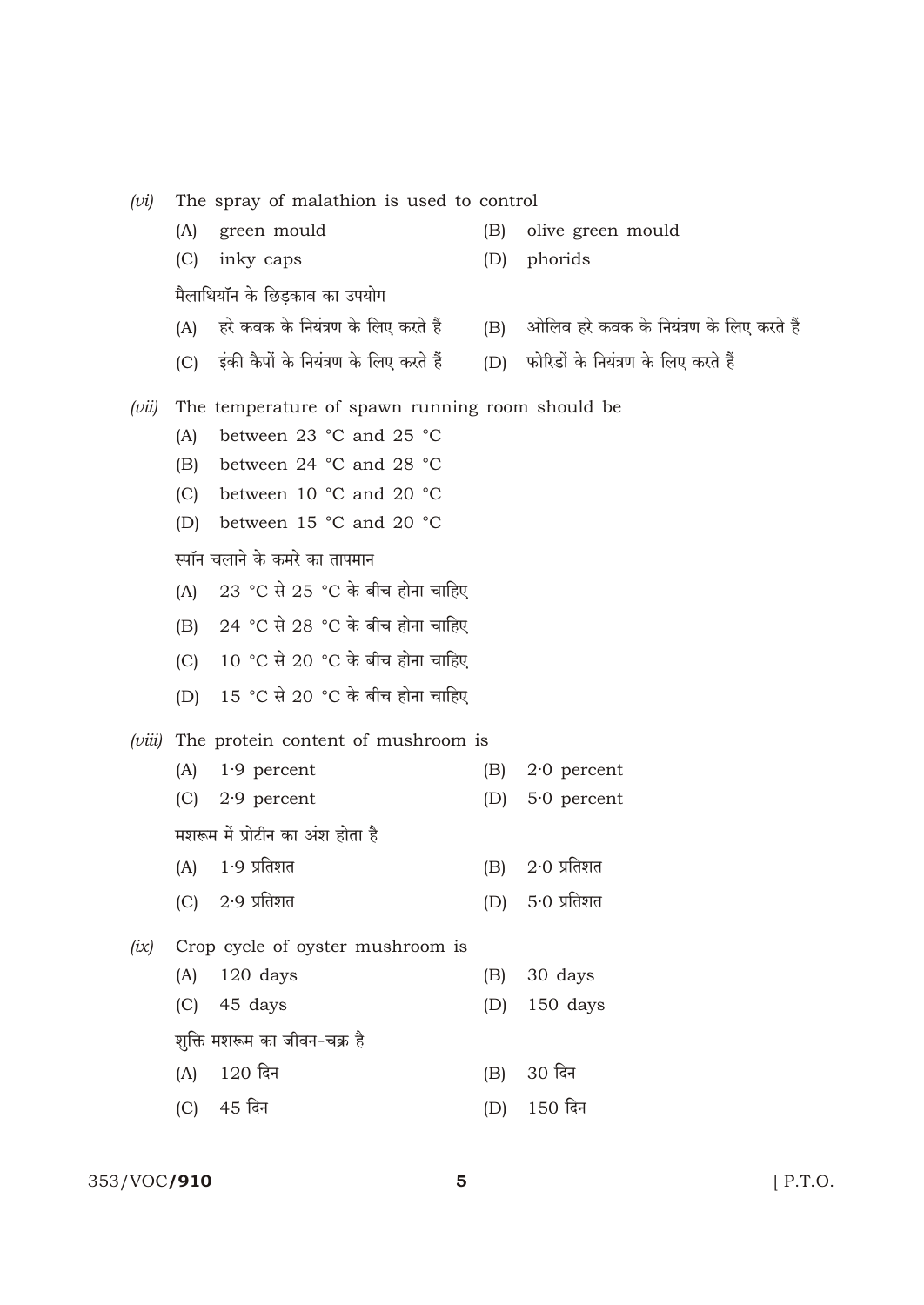- 2. Write 'T' for True and 'F' for False statement in the answer-book :  $1 \times 9 = 9$ उत्तर-पस्तिका में सही कथन के लिए 'T' और गलत कथन के लिए 'F' लिखिए :
	- Spawn running and mushroom cropping can be done in the same  $(a)$ room. स्पॉन और मशरूम की खेती एक ही कमरे में की जा सकती है।
	- $(b)$ Poisonous mushrooms release good flavour on cooking. पकाते समय विषैले मशरूम अच्छी सुवास छोड़ते हैं।
	- Bavistin is an insecticide.  $(c)$ बाविस्टीन एक कीटनाशक है।
	- Inoculation can be done in open room.  $(d)$ टीकाकरण खुले कक्ष में किया जा सकता है।
	- Inoculated bottles should be stored in refrigerator.  $(e)$ टीकाकृत बोतलों को रेफ्रिजरेटर में संग्रहित करना चाहिए।
	- $(f)$ Full growth of mycelium could be seen only after 15 days. कवकजाल की पूर्ण वृद्धि केवल 15 दिनों के बाद ही देखी जा सकती है।
	- Mushrooms contain more protein than apple and banana.  $(q)$ मशरूमों में सेब और केले से अधिक प्रोटीन होती है।
	- Mushrooms are good source of energy.  $(h)$ मशरूम ऊर्जा के अच्छे स्रोत हैं।
	- Toad stool is poisonous mushroom.  $(i)$ टोड स्टूल विषैला मशरूम है।
- **3.** Match the items of *Column* $-A$  with the items of *Column* $-B$ :

 $2 \times 6 = 12$ 

|     | $Column-A$             |     | $Column-B$                    |
|-----|------------------------|-----|-------------------------------|
| (1) | Mushroom               |     | (a) $0.1 N$ hydrochloric acid |
| (2) | Cropping room          | (b) | PDA slants                    |
| (3) | Button mushroom        |     | (c) $24-28$ °C                |
|     | $(4)$ Adjustment of pH | (d) | Seed material                 |
| (5) | Stock culture          | (e) | Fungi                         |
| (6) | Spawn                  |     | Oyster mushroom               |
|     |                        |     |                               |

## 353/VOC/910